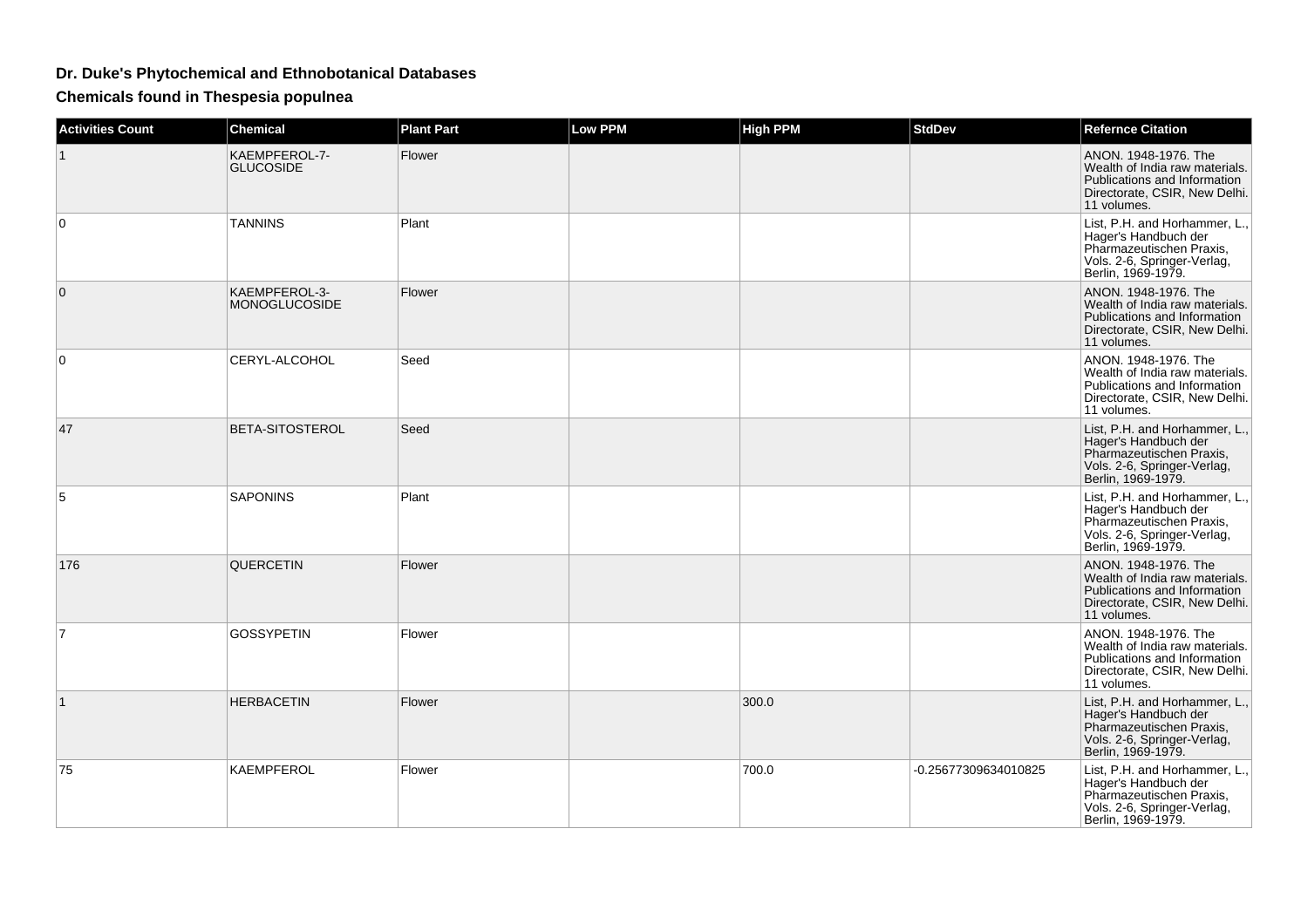| <b>Activities Count</b> | <b>Chemical</b>      | <b>Plant Part</b> | <b>Low PPM</b> | <b>High PPM</b> | <b>StdDev</b>        | <b>Refernce Citation</b>                                                                                                               |
|-------------------------|----------------------|-------------------|----------------|-----------------|----------------------|----------------------------------------------------------------------------------------------------------------------------------------|
| $\mathbf{0}$            | EPOXYOLEIC-ACID      | Seed              |                | 760.0           |                      | List, P.H. and Horhammer, L.,<br>Hager's Handbuch der<br>Pharmazeutischen Praxis,<br>Vols. 2-6, Springer-Verlag,<br>Berlin, 1969-1979. |
| $\mathbf 0$             | <b>POPULNEOL</b>     | Plant             |                | 1600.0          |                      | List, P.H. and Horhammer, L.,<br>Hager's Handbuch der<br>Pharmazeutischen Praxis.<br>Vols. 2-6, Springer-Verlag,<br>Berlin, 1969-1979. |
| 6                       | <b>MYRISTIC-ACID</b> | Seed              |                | 2000.0          | -0.26982148791875793 | ANON. 1948-1976. The<br>Wealth of India raw materials.<br>Publications and Information<br>Directorate, CSIR, New Delhi.<br>11 volumes. |
| $\mathbf 0$             | <b>POPULNIN</b>      | Flower            |                | 3300.0          |                      | List, P.H. and Horhammer, L.,<br>Hager's Handbuch der<br>Pharmazeutischen Praxis,<br>Vols. 2-6, Springer-Verlag,<br>Berlin, 1969-1979. |
| $\overline{0}$          | <b>STEAIC-ACID</b>   | Seed              |                | 3800.0          |                      | ANON. 1948-1976. The<br>Wealth of India raw materials.<br>Publications and Information<br>Directorate, CSIR, New Delhi.<br>11 volumes. |
| 0                       | <b>THESPESIN</b>     | Fruit             |                | 4000.0          |                      | ANON. 1948-1976. The<br>Wealth of India raw materials.<br>Publications and Information<br>Directorate, CSIR, New Delhi.<br>11 volumes. |
| 54                      | GOSSYPOL             | Flower            |                | 4000.0          |                      | List, P.H. and Horhammer, L.,<br>Hager's Handbuch der<br>Pharmazeutischen Praxis,<br>Vols. 2-6, Springer-Verlag,<br>Berlin, 1969-1979. |
| 54                      | GOSSYPOL             | Root              |                | 12500.0         |                      | List, P.H. and Horhammer, L.,<br>Hager's Handbuch der<br>Pharmazeutischen Praxis,<br>Vols. 2-6, Springer-Verlag,<br>Berlin, 1969-1979. |
| 54                      | GOSSYPOL             | <b>Stem</b>       |                | 14300.0         |                      | ANON, 1948-1976. The<br>Wealth of India raw materials.<br>Publications and Information<br>Directorate, CSIR, New Delhi.<br>11 volumes. |
| 54                      | GOSSYPOL             | Leaf              |                | 16600.0         |                      | ANON. 1948-1976. The<br>Wealth of India raw materials.<br>Publications and Information<br>Directorate, CSIR, New Delhi.<br>11 volumes. |